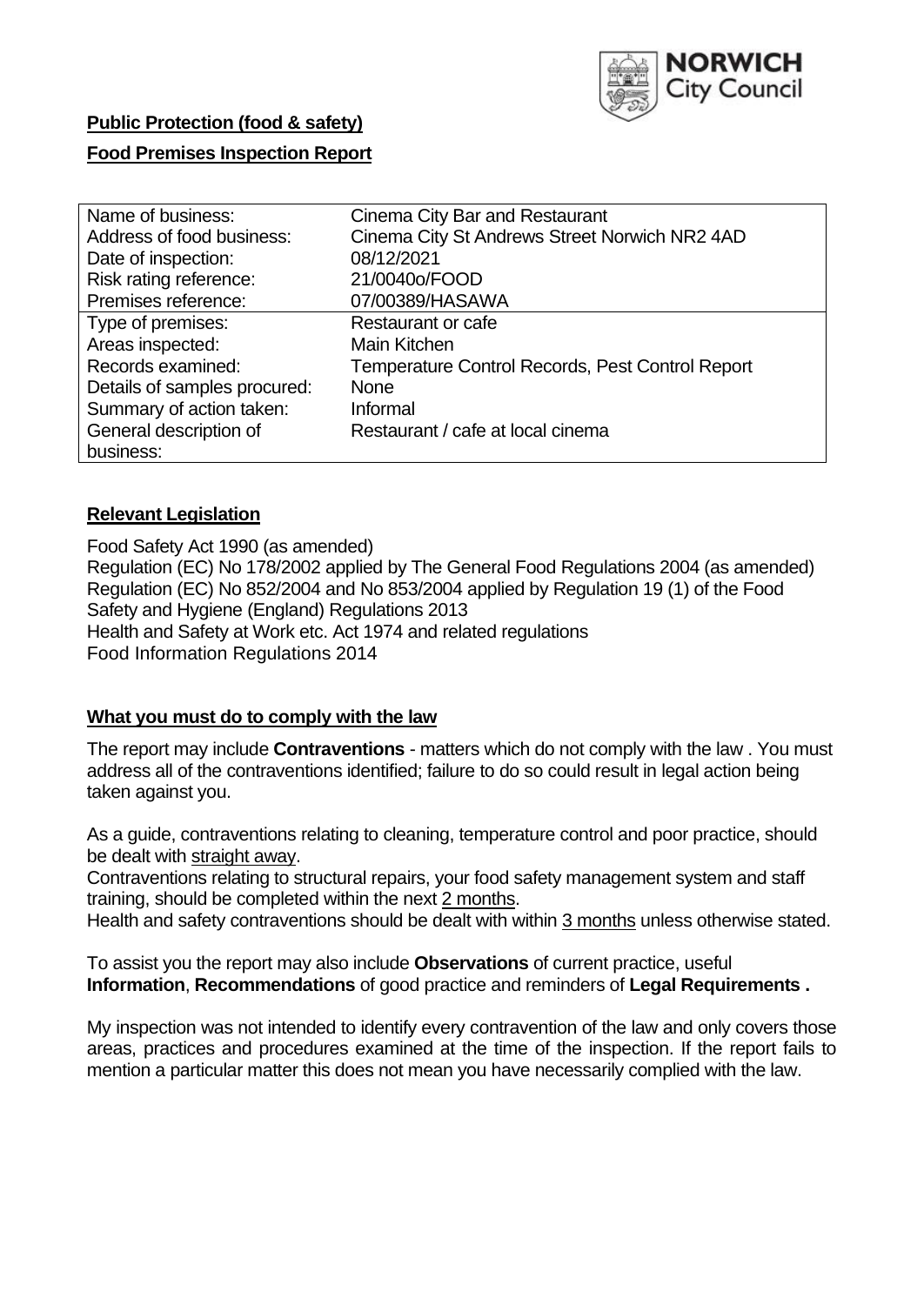# **FOOD SAFETY**

## **How we calculate your Food Hygiene Rating:**

 The food safety section has been divided into the three areas which you are scored against for the hygiene rating: 1. food hygiene and safety procedures, 2. structural requirements and 3. confidence in management/control procedures. Each section begins with a summary of what was observed and the score you have been given. Details of how these scores combine to produce your overall food hygiene rating are shown in the table.

| <b>Compliance Area</b>                     |          |                  |    | <b>You Score</b> |                |    |           |    |                |  |  |
|--------------------------------------------|----------|------------------|----|------------------|----------------|----|-----------|----|----------------|--|--|
| Food Hygiene and Safety                    |          |                  |    | $\Omega$         | 5              | 10 | 15        | 20 | 25             |  |  |
| <b>Structure and Cleaning</b>              |          |                  |    | $\Omega$         | 5              | 10 | 15        | 20 | 25             |  |  |
| Confidence in management & control systems |          |                  |    | $\Omega$         | 5              | 10 | 15        | 20 | 30             |  |  |
|                                            |          |                  |    |                  |                |    |           |    |                |  |  |
| <b>Your Total score</b>                    | $0 - 15$ | 20               |    | $25 - 30$        | $35 - 40$      |    | $45 - 50$ |    | > 50           |  |  |
| <b>Your Worst score</b>                    | 5        | 10 <sup>10</sup> | 10 |                  | 15             |    | 20        |    | $\blacksquare$ |  |  |
|                                            |          |                  |    |                  |                |    |           |    |                |  |  |
| <b>Your Rating is</b>                      | 5        | 4                | 3  |                  | $\overline{2}$ |    |           |    | $\overline{0}$ |  |  |

Your Food Hygiene Rating is 1 - major improvement is necessary



# **1. Food Hygiene and Safety**

 law in many respects. Contraventions require your immediate attention as some are Food hygiene standards are less than satisfactory and you are failing to comply with the critical to food safety. We may revisit your business and if standards have not improved take formal enforcement action. **(Score 15)** 

# Contamination risks

 **Contravention** The following exposed food to the general risk of cross-contamination with bacteria or allergens or its physical contamination with dirt, foreign objects or chemicals:

- Baked beans and spaghetti hoops stored in opened cans
- Colour coded boards stored touching in rack
- Broken cracked handles to some tongs
- Feta removed outer packaging into tub. No evidence of original use by information
- Open dry goods such as castor sugar
- • Shelf life applied to prepared items is 5 days. This is too long, and as discussed later is not in line with Company policy
- Items removed from the freezer had not been dated, and still bore the original preparation date of 25.11, such as, tabouleh and desserts like possit and sticky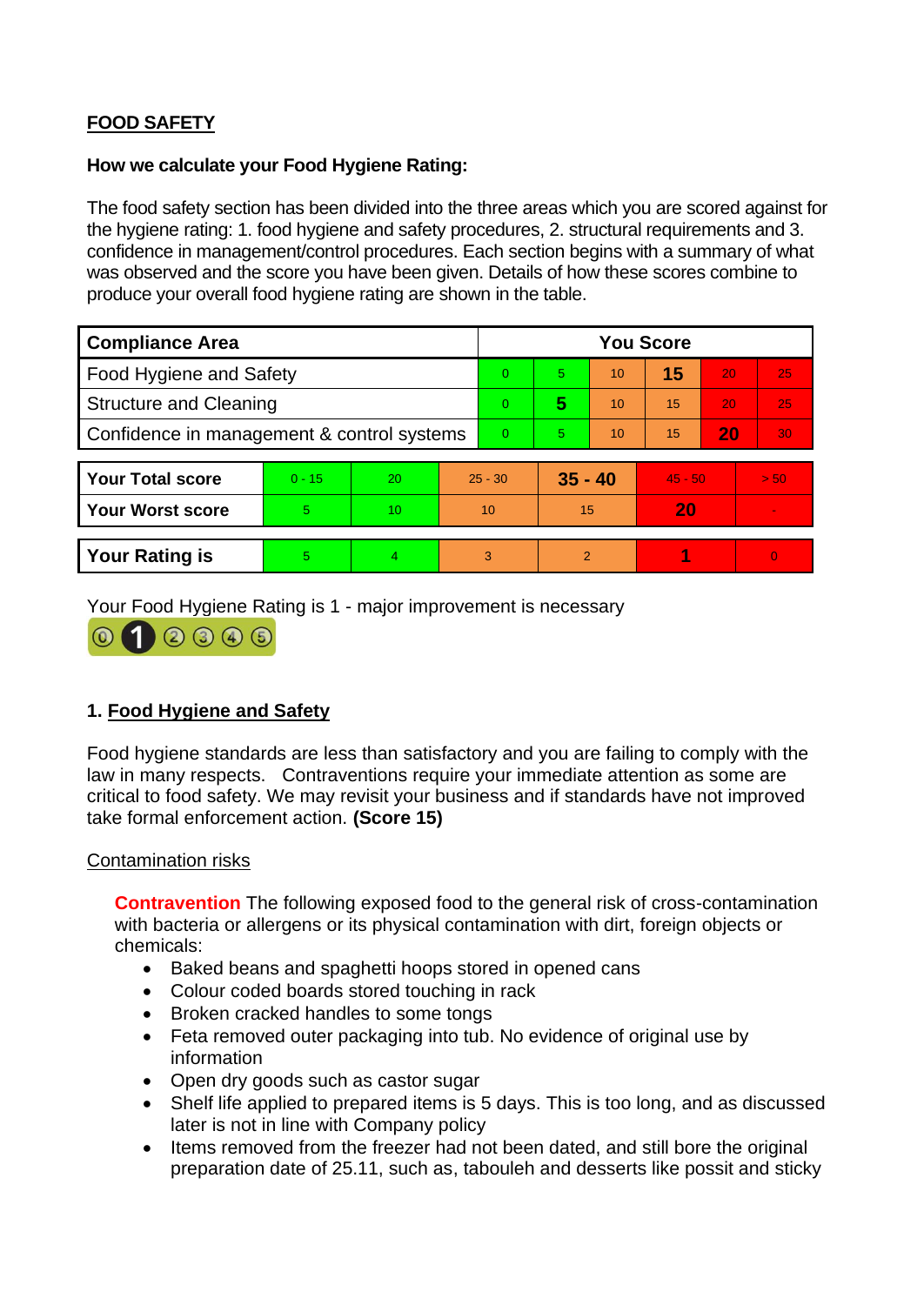pudding 18.11

- • Opened spinach undated as to when opened. Label indicates to use within 24 hours
- Opened and uncovered pack of salt beef and pulled pork

 **Guidance** The FSA (visit <www.food.gov.uk> for more information) has issued guidance on controlling E.coli 0157 through:

- \* the complete separation of raw and ready-to-eat food
- \* the correct use of wash-hand basins and thorough hand-washing

\* having dedicated equipment (including complex equipment) for raw and ready-to-eat foods

- \* through 2-stage cleaning and the correct use of sanitiser
- \* and by controlling the risks posed by soily vegetables.

**Recommendation** Complex equipment (e.g. vacuum packers, slicers, mincers) should be labelled or colour coded so all staff are aware of its designated use for either raw or ready-to-eat foods. You are not using your vacuum packer currently.

#### Hand-washing

 **Information** We have a hand washing demonstration kit which you might like to borrow Duty Officer on 01603 212747 for more information. in order to demonstrate the principles of correct hand washing to your staff. Contact the

 This information should be available on the product label or may be obtained from the **Recommendation** For extra protection against cross contamination use a liquid soap with disinfectant properties conforming to the European standard BS EN 1499: 1997. supplier or manufacturer.

 **Recommendation** After washing hands food handlers should turn the taps off using paper towel to prevent them from re contaminating their hands

**Observation** I was pleased to see hand washing was well managed.

#### Personal Hygiene

 made difficult for food handlers to maintain sufficiently high standards of personal **Contravention** The following are examples of poor personal hygiene or where it was cleanliness:

- sleeved tops beneath, and no head coverings. • Staff were not wearing suitable protective clothing. Aprons were worn with long
- Staff were wearing their protective clothing on their way to work
- Food handlers were wearing jewellery

 **Legal Requirement** All persons in food handling areas must wear suitable, clean, and where appropriate protective clothing.

**Recommendation** To further improve personal hygiene I suggest: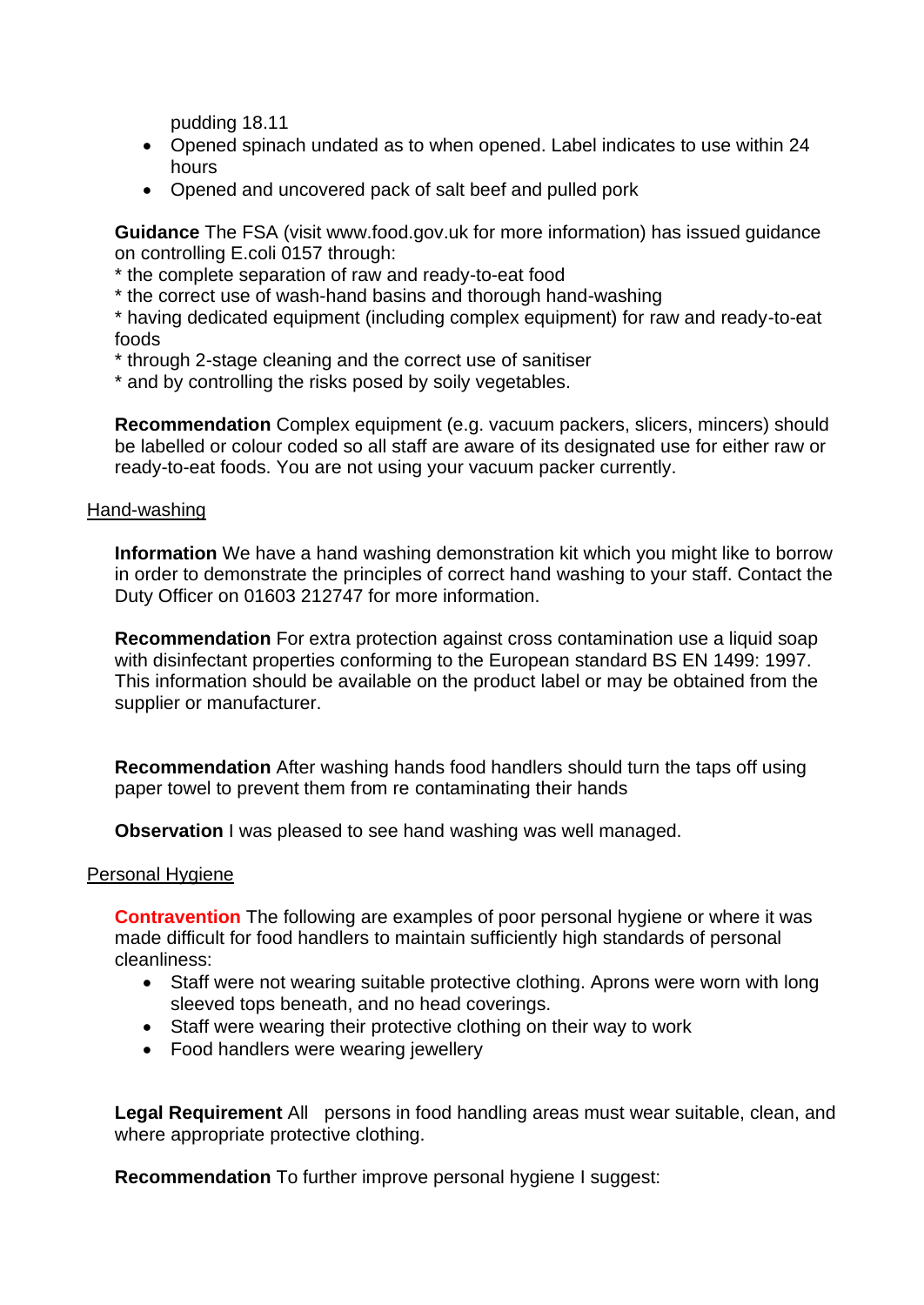• Washable overclothes in line with your Company policy.

## Temperature Control

 instructions. For example sauces were being stored at room temperature when the **Information** All food products should be stored in accordance with the manufacturer manufacturer instruction is that they should be refrigerated once open. Hot Sirachi sauce was seen at ambient.

**Observation I** was pleased to see you were able to limit bacterial growth and/or survival by applying appropriate temperature controls at points critical to food safety and that you were monitoring temperatures.

**Observation** Although staff were aware of critical temperatures and monitoring, and recording was generally good, I would suggest:

- One temperature check be taken during service in addition to the start and end of the day. This is when equipment may struggle to maintain temperatures.
- Ensure staff do not rely upon taking readings from the digital readout as these can be inaccurate.

# Unfit food

 presence) because it was past its use by date: **Contravention** The following food was unfit (and was seized or destroyed in my

- Brie slices- Use by 7 December
- Brakes Greek style yogurt, 4 tubs past Use by, [24.11.21](https://24.11.21) x2, 1.12.21x2
- Alpro plain yogurt Use by 29.11
- Bread and butter pickle Use by 2.12.21
- Brakes set sour cream 2 tubs, Use by [7.212.21](https://7.212.21) and [30.11.21](https://30.11.21)
- • Pomegranate seeds, use by 2.12.21. These had been frozen. No additional labelling had been applied.
- Brakes sliced cooked salt beef, Use by 30.12. 21 . This had been frozen.

**Legal Requirement** Any food which is found at your food premises is presumed to be intended for sale and must comply with the law.

**Information** High risk items bear a use by date. You must not sell, use or intend to sell such items and should ensure you have checks in place to remove these from use.

**Recommendation** You should have a system to identify when open or prepared foods need to be used by or discarded, to ensure the food is fit for consumption. I recommend you apply labels which give a date that is 2 days after the day of production e.g. if food is opened on Monday it should be used by the end of Wednesday (an exception is rice which should not be kept longer than 24 hours)

# Poor Practices

 **Observation** The following matters represented poor practice and if allowed to continue may cause food to become contaminated or lead to its deterioration::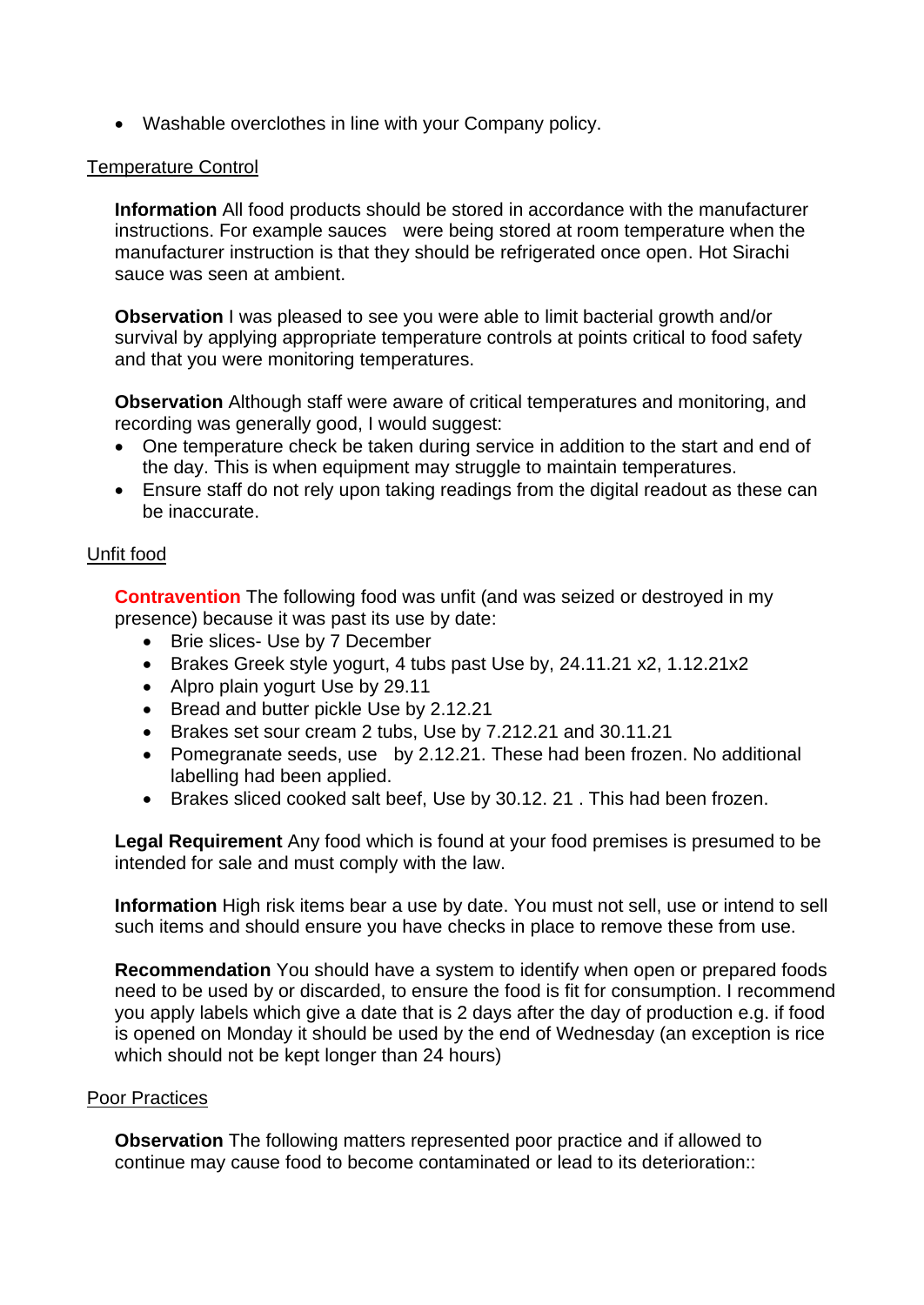- Older stock left at rear in walk in chiller
- Deliveries not received when Kitchen staff onsite to receive and check.

 must check the food and make sure your customers are aware that it is past the BEST **Guidance** It is permitted to sell food after its BEST BEFORE date, but becomes an offence if it is not of the nature, substance or quality demanded by the consumer. You BEFORE date.

# **2. Structure and Cleaning**

 The structure facilities and standard of cleaning and maintenance are all of a good standard and only minor repairs and/or improvements are required. Pest control and waste disposal provisions are adequate. The minor contraventions require your attention. **(Score 5)** 

# Cleaning of Structure

**Contravention** The following items were dirty and require more frequent and thorough cleaning:

- Behind and under equipment in cooking area
- Window area behind sink upstand.

 **Observation** The kitchen had been well maintained and the standard of cleaning was good.

# Cleaning of Equipment and Food Contact Surfaces

**Contravention** The following items are dirty and must be cleaned::

• fridge shelving mouldy in Walk in chiller.

#### **Information** Please refer to

<www.food.gov.uk/business-guidance/e-coli-cross-contamination-guidance>

 **Observation** You had dedicated equipment for the preparation of raw and ready-to-eat foods.

# Cleaning Chemicals / Materials / Equipment and Methods

**Information** A surface sanitiser may be rendered ineffective if you are not following the correct dilution or allowing a sufficient time for the product to work (CONTACT TIME). Always follow the instructions on the product label.

bacteria. Ensure hat they meet the following standards BS EN 1276:1997 and **Information** You must ensure that the sanitiser(s) you use are effective against 13697:2001.

**Observation** I was pleased to see that the premises was kept clean and that your cleaning materials, methods and equipment were able to minimise the spread of harmful bacteria between surfaces.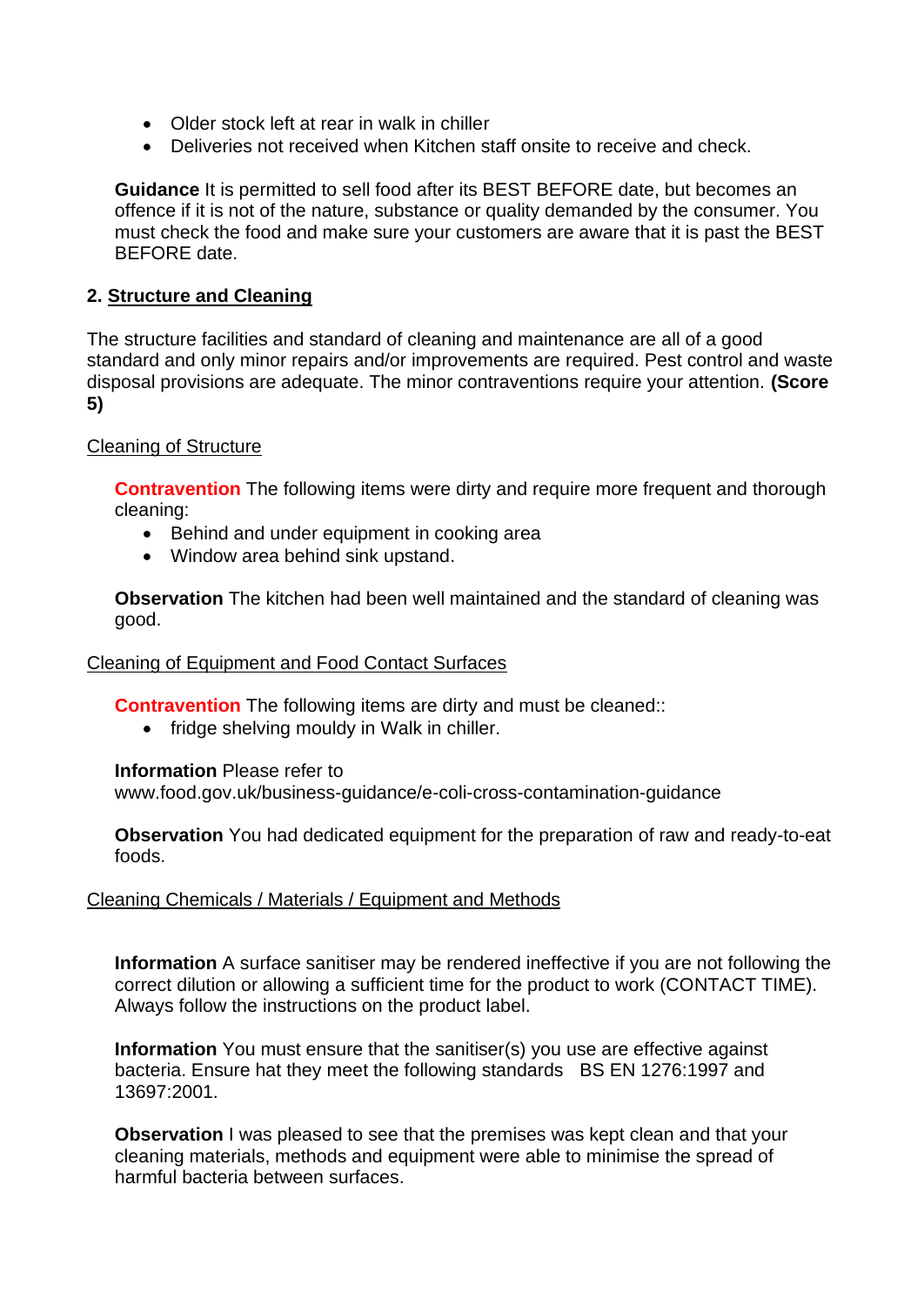## **Maintenance**

**Contravention** The following had not been suitably maintained and must be repaired or replaced:

• WHB loose on wall.

### Facilities and Structural provision

 **Observation** I was pleased to see the premises had been well maintained and that adequate facilities had been provided. You have a dishwasher.

### Pest Control

 **Observation** You have a pest control contract in place and there is no evidence of pest activity on the premises.

### **3. Confidence in Management**

There is major non-compliance with legal requirements. The contraventions require your urgent attention. A revisit is planned and formal enforcement action is likely. **(Score 20)** 

### Type of Food Safety Management System Required

 maintain a permanent procedure or procedures based on HACCP principles: **Legal Requirement** Food business operators must put in place, implement and

- Identify hazards to food.
- Identify the critical limits (what is acceptable and unacceptable).
- Monitor critical control points to ensure critical limits are met.
- Keep appropriate records to demonstrate control measures are effective.

 that the site and staff are to be given support by Head office. Ensure your policy is fully **Contravention** I have been informed that a Company Food Safety Management System exists on line. I did not view this at the inspection, as it was very apparent that such a system was not being followed in matters critical to food safety. I am now aware implemented and understood.

#### Food Hazard Identification and Control

**Contravention** The following pre-requisites have not been met and this means that your food safety management system will be ineffective:

- staff hygiene is inadequate
- staff training is inadequate.

 **Contravention** The control methods you have put in place at the following critical control points are not sufficient:

• stock rotation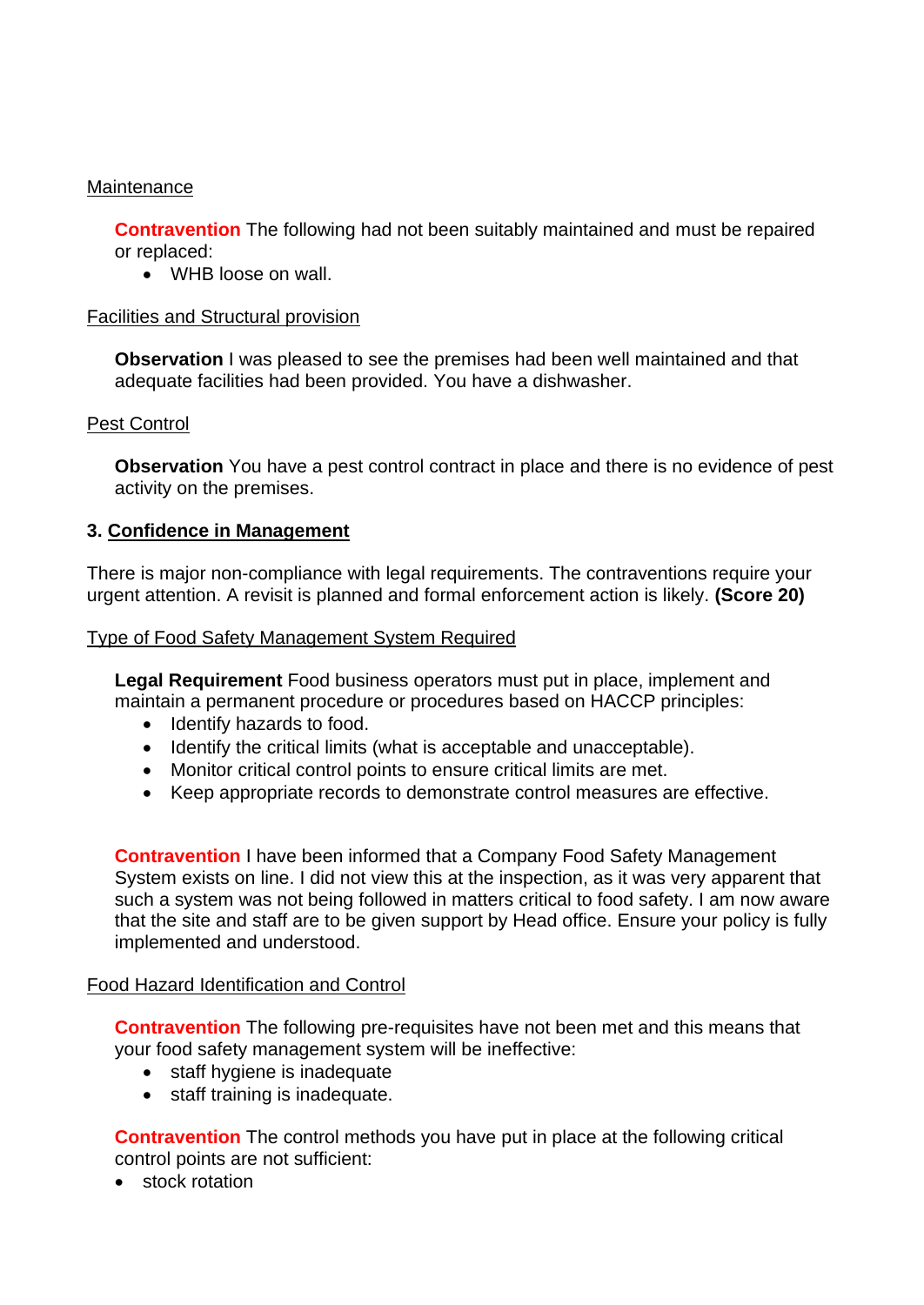- use by items
- shelf life
- freezing use by items
- date coding
- receiving deliveries

**Information** Before implementing a food safety management system such as Safer Food Better Business, basic good hygiene conditions and practices called prerequisites must be in place. Only then will your food safety management system be effective in ensuring the preparation of safe food.

### **Traceability**

**Observation** Your records were such that food could easily be traced back to its supplier.

### Waste Food and other Refuse

 **Observation** You had measures in place to dispose of waste food appropriately and were employing the services of an approved waste contractor.

# **Training**

 **Contravention** The following evidence indicates there is a staff training need as food handlers::

- were using food that was passed its USE BY date
- were using poor food storage practices
- were not aware of the food safety management system
- were unsure on the contact time of the sanitiser

# Infection Control / Sickness / Exclusion Policy

**Observation** Policies were in place to prevent any infected food handler from contaminating food.

#### **Allergens**

 **Information** The Food Standards Agency has produced a chart that you may find useful <www.food.gov.uk/sites/default/files/media/document/allergen-chart.pdf>

 Dereham. If you are interested contact 0800 689 3512 **Information** There are Level 2 Awards in Food Allergen Awareness on offer in

**Information** Prepacked for direct sale (PPDS) food, is food that is packaged at the same place it is offered or sold to consumers, and is in this packaging before it is ordered or selected by your customers. The new PPDS allergen labelling will help protect consumers by providing potentially life-saving allergen information on the packaging.